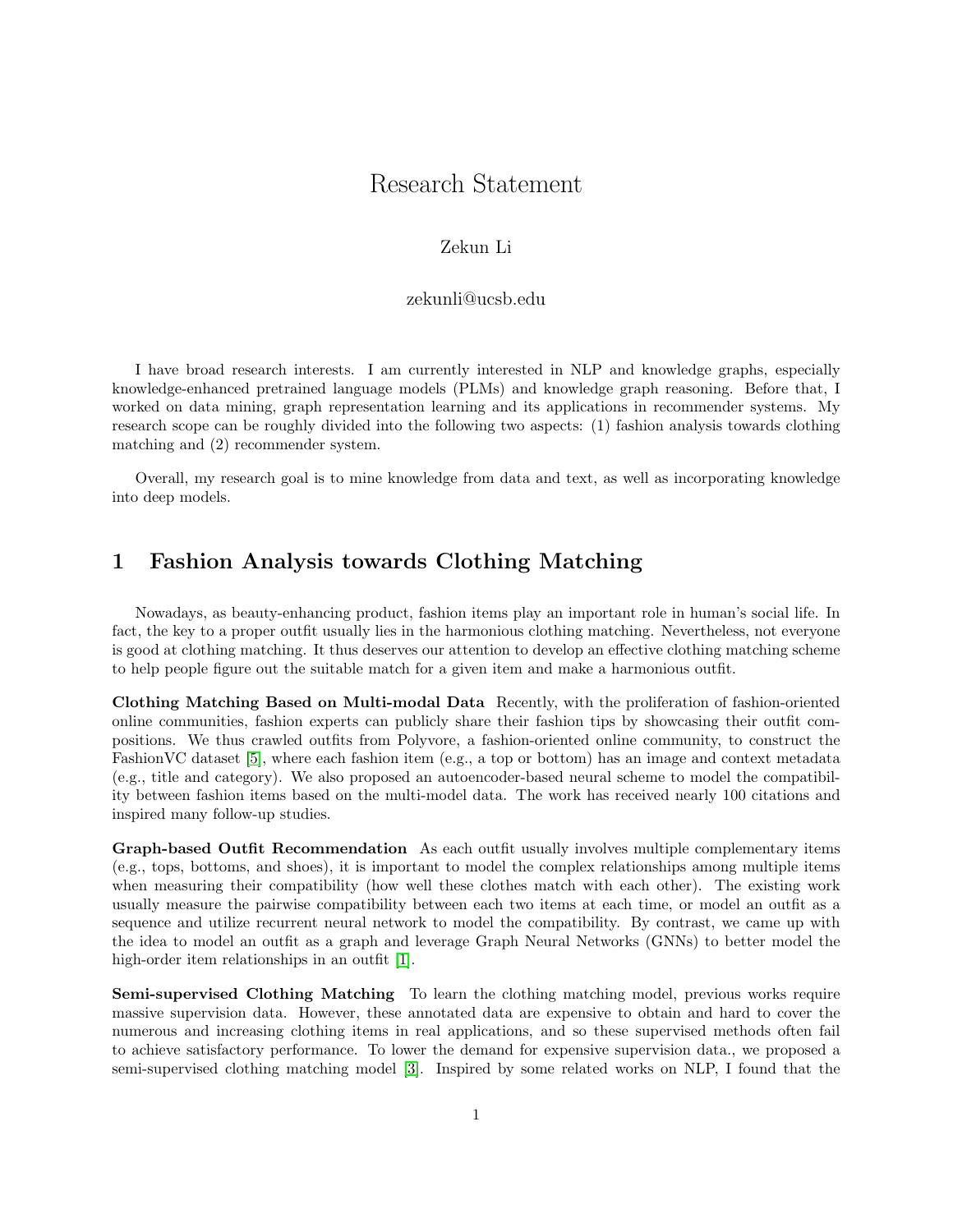distributions of different fashion categories possessed intrinsic similar structures according to styles, which was also verified through my experiments. Our proposed method based on WGAN is able to align the distribution of different categories, and achieve satisfactory performance with few supervision data.

### 2 Recommender Systems

Graph-based Click-through Prediction The key to click-through prediction is to capture the useful cross features, that is to model the feature interactions among different feature fields. The exiting work usually fail to model high-order feature interactions in an explicit and explainable manner. We first propose to model the multi-field features in the graph structure, where each node corresponds to a feature field, and the edges indicate their interactions. To better model the feature interactions on the graph, we proposed a Feature Interaction Graph Neural Network (Fi-GNN) [\[2\]](#page-2-3). This is the first graph-based CTR prediction work, and has been selected as baseline by Huawei's FuxiCTR Recommender System [\[8\]](#page-2-4).

Although GNN has shown great potential in modeling high-order feature interactions for CTR prediction, it lacks of effective operation to detect the beneficial feature interactions and inject them into the feature representation. Factorization machine (FM) is a prevalent approach to modeling pairwise (second-order) feature interactions when dealing with high-dimensional sparse data, but fails to capture the higher-order ones. To leverage their complementary advantages and solve their issues, we propose a novel model Graph Factorization Machine (GraphFM). We devise a novel mechanism to select the beneficial feature interactions and formulate them as edges in a graph. Then our proposed model which integrates the interaction function of FM into the neighborhood aggregation scheme of GNN, can model arbitrary-order feature interactions in the graph by stacking layers.

Graph-based Collaborative Filtering Existing Graph-based collaborative filtering (CF) algorithms usually models the user-item interactions as a bipartite graph, where users and items are two isolated node sets and edges between them indicate their interactions. However, they only consider the interaction signal while ignoring the important user/item similarity signal. To this end, we propose to model user-item interactions as a heterogeneous graph which consists of not only user-item edges indicating their interaction but also user-user edges indicating their similarity [\[4\]](#page-2-5). We develop a GCN-based framework which can explicitly capture both the interaction signal and similarity signal through embedding propagation on the heterogeneous graph.

As for session-based recommendation, recent research mainly models the target session as a sequence or a graph to capture item transitions within it, ignoring complex transitions between items in different sessions that have been generated by other users. These item transitions include potential collaborative information and reflect similar behavior patterns. We thus propose a novel method to model item transitions within not only the target session but also the neighbor sessions [\[7\]](#page-2-6).

Cold-start Sequential Recommendation Sequential recommendation aims to capture user's dynamic preferences based on historical behavior sequences and acts as a key component of most online recommendation scenarios. However, most previous methods have trouble recommending cold-start items, which are prevalent in those scenarios. I collaborated with two undergraduate students to explore meta-learning in sequential recommendation to alleviate the item cold-start problem [\[6\]](#page-2-7). The proposed method effectively extracts user preference from limited interactions and learns to match the target cold-start item with the potential user. Besides, it can be painlessly integrated with neural network-based models.